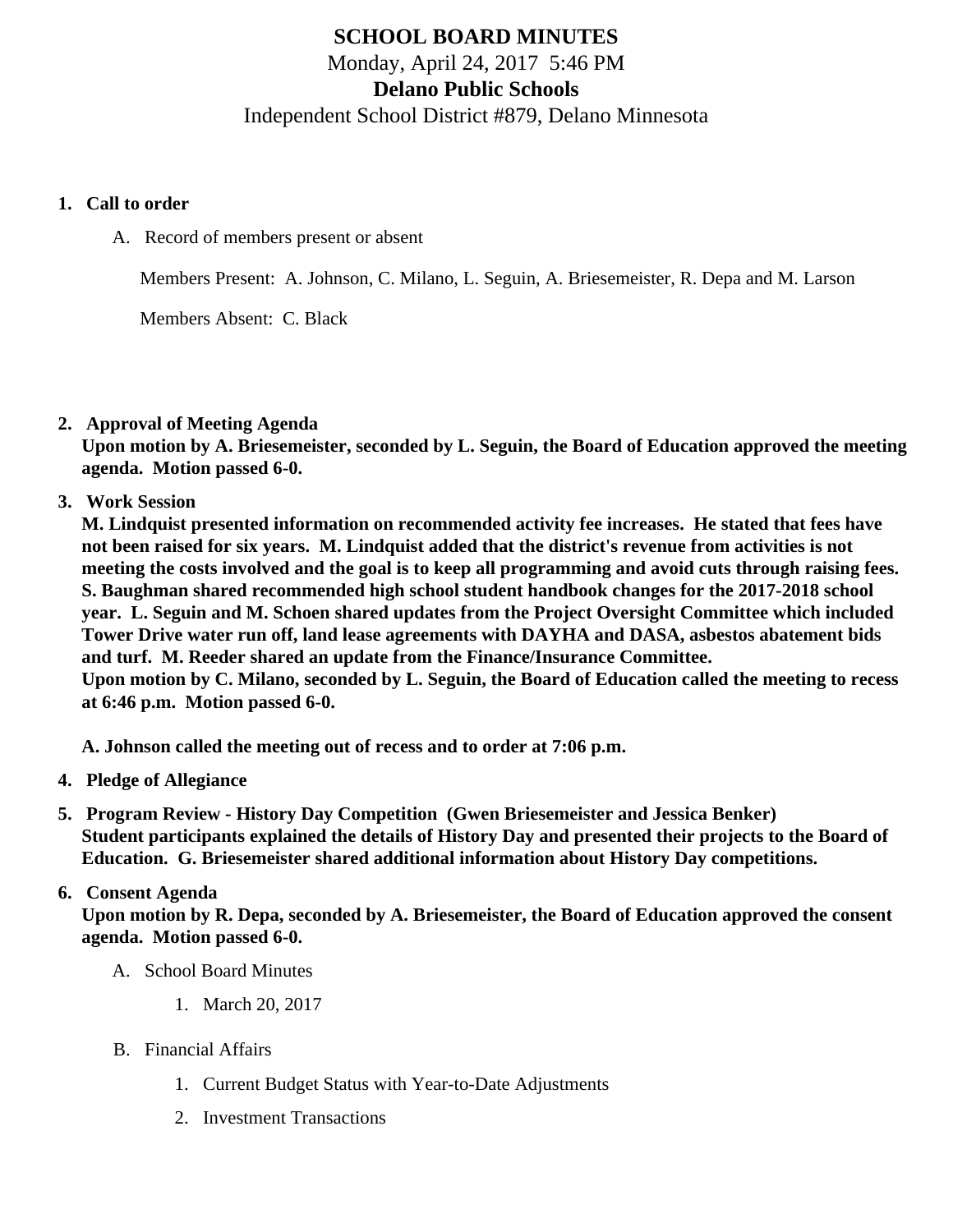- 3. [Construction Bond Investment Transacti](/docs/district/Business_Office/Bond_Investment_schedule_Mar_17.pdf)ons
- 4. [Wire Transfer](/docs/district/Business_Office/March_2017_Wire_Transfers.pdf)s
- 5. [Minnesota Liquid Asset Fun](/docs/district/Business_Office/March_2017_Liquid_Asset_Fund.pdf)d
- 6. [Cash Repo](/docs/district/Business_Office/March_2017_Cash_Report.pdf)rt
- 7. [Revenue Report by Fu](/docs/district/Business_Office/SCHOOL_BOARD_REPORTS_-_REVENUE_BY_FUND_TOTAL__(Date__6_2017).pdf)nd
- 8. [Expense Report by Fu](/docs/district/Business_Office/SCHOOL_BOARD_REPORTS_-_EXP_BY_FUND_TOTAL__(Date__6_2017).pdf)nd
- 9. [Expense Report by Progra](/docs/district/Business_Office/SCHOOL_BOARD_REPORTS_-_EXPENDITURES_BY_PROGRAM__(Date__6_2017).pdf)m
- 10. [Expense Report by Obje](/docs/district/Business_Office/SCHOOL_BOARD_REPORTS_-_EXPENDITURES_BY_OBJECT__(Date__6_2017).pdf)ct
- 11. [List of Bills Presented for Payme](/docs/district/Business_Office/DETAIL_OF_MONTHLY_BILLS_PRESENTED_FOR_PAYMENT_(Dates__02_01_17_-_04_19_17).pdf)nt
- 7. [Resolution for Acceptance of Gifts](/docs/district/Business_Office/Resolution_for_Acceptance_of_Gifts_4.24.17.pdf) Upon motion by C. Milano, seconded by R. Depa, the Board of Education approved the Resolution for Acceptance of Gifts. Motion passed 6-0.

## 8. [Personnel Matters:](/docs/district/04.24.17.pdf)

Upon motion by M. Larson, seconded by A. Briesemeister, the Board of Education approved the personnel matters. Motion passed 6-0.

- 9. Public Comment: None
- 10. Administrative Reports
	- A. Superintendent

M. Schoen shared legislative updates. He stated that May 22 is the statutory deadline for the end the 2017 legislative session, but the session can continue until July 1 if needed. M. Schoen reporte that Governor Dayton and the Senate are still far apart on many issues and need to reach consens for bills to pass. He also thanked student school board representative Dani Stevens for her service the board for the past two years.

- B. Principals:
	- 1. Mr. Voight

B. Voight reported that MCA testing is complete with the exception of four students. He added that preliminary MCA data will be used for summer programming and 2017-2018 student schedules. B. Voight shared that he toured Landscape Structures and recruited sta members to work with students on PLTW program in school. He stated that Intermediate School playground is a capstone project and Landscape Structures is eager to partner with district. B. Voight stated that a school climate assessment survey has been created and all students and parents will receive communication about participation in survey on April 28. He added that the survey will be facilitated to students on May 11. A. Johnson asked B. Voight if he has received any additional feedback from the intermediate school parent meeting. B. Voight reported that a survey was emailed to staff and parents regarding the skills class and asked what lifelong learning skills would be useful for students. He added that he will continue to have parent information meetings during the 2017-2018 school year and task force groups have formed to lay out plans for the new school.

2. Dr. Heil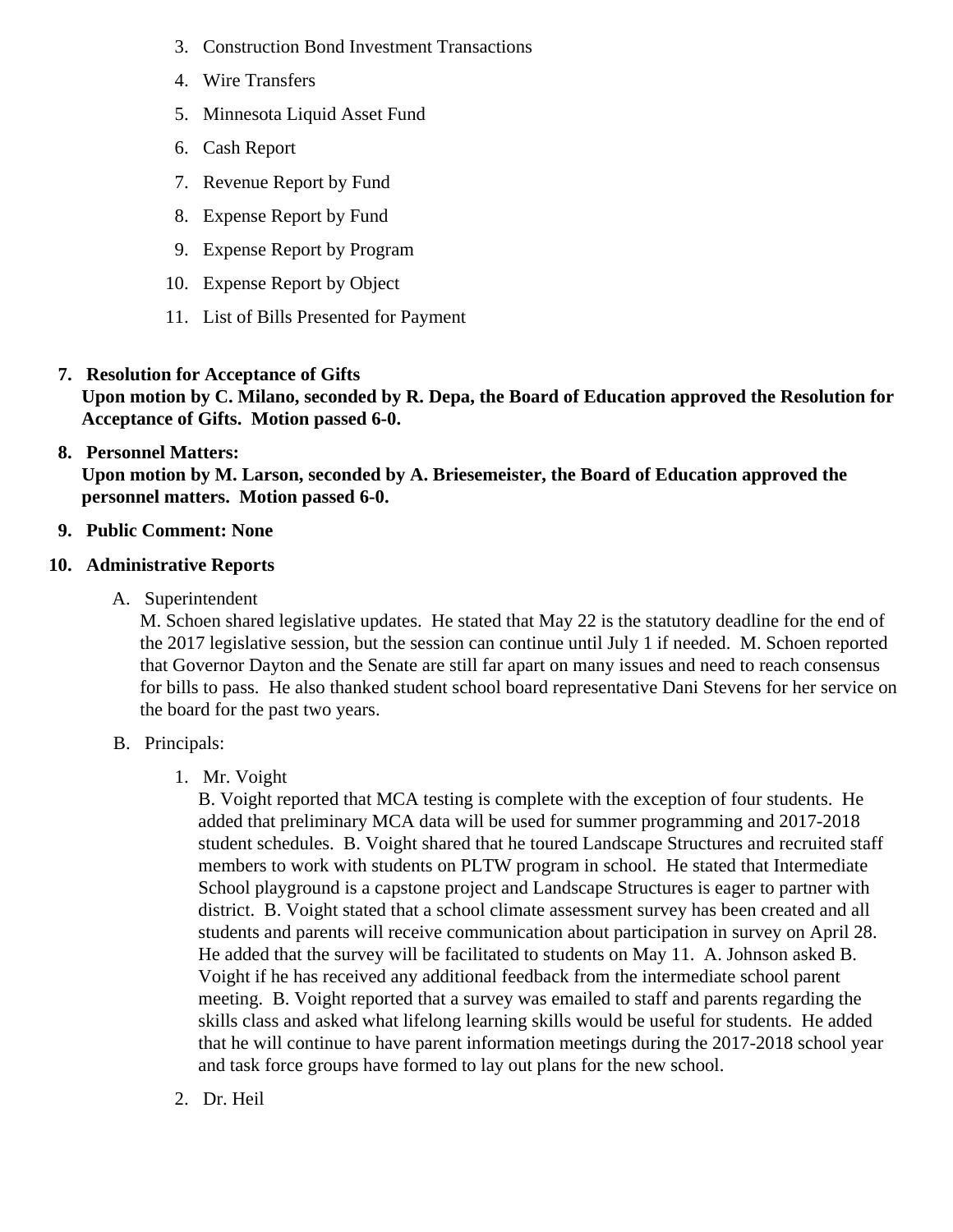S. Heil reported that school and construction staff are helping with pedestrian and campus traffic. He added that the campus traffic flow has improved and thanked patrons for their patience. S. Heil stated that the current weight room will be moved to the back of the Tiger Activity Center. He reported that SciTech had several 2 and 4 year colleges in attendance, along with local and regional businesses. S. Heil shared that local businesses offered tours for parents and students during the evening session and he hopes to grow SciTech again next year. S. Heil shared that the NHS Induction Ceremony will be held Sunday, April 30 and Wednesday, May 3 is Senior Award Night. He added that graduation practice, the senior breakfast, and spring fling will all take place on Wednesday, May 17, which is the seniors last day of school. S. Heil stated that high school staff are in the final stages of graduation preparation and the ceremony will take place on Sunday, May 21. He added that the Mock Car Crash was well received by students and Billy Russell spoke to the high school student body on race, growing up in Mississippi, and what it is like to be a black individual in this country.

3. Mr. Schuler

D. Schuler noted it is Volunteer Appreciation Week and thanked all who volunteer in school including high school student aides. He reported that the DES Art Fair took place on Thursday, April 20, and 400 pieces of art were on display. D. Schuler stated that hiring season has begun, five teaching positions are open for next year, and interviews will begin next week. He added that the music position has been filled. D. Schuler reported that MCA reading tests were completed last week, math testing began this week, and chromebooks have helped shorten the time needed to test all students. He shared that track and field days will be held on the practice football field this year due to construction of the new track and turf football field and each will be a half day for students with a station format. D. Schuler stated that the second grade music concerts will take place Thursday, April 27, in the middle school auditorium, the first grade music programs will be held on Thursday, May 18 and Grandparent's Day will be on Friday, May 19. He added that parking for this day will be at Light of Christ Church with shuttle service to the elementary school.

C. Business Manager

M. Reeder reported that an insurance committee meeting will be held on May 2 regarding health insurance bids and if needed, a district wide staff meeting will be held on May 8 to discuss the bids. She added that bread and milk bids will be approved at the May board meeting.

D. Community Education Director

D. Johnson shared that the CE summer brochure is available and programming will begin soon. She added that the CE ribbon cutting ceremony took place and community member and past student, June Sutton, along with Chris Runke and his children, rode the new elevator during the ceremony. D. Johnson stated that ECFE winter and spring classes are concluding and a birth-to-three year old class began. She added that MN Reading Corps spring benchmarks are beginning, TKC registration is open, and the TAC weight and circuit rooms are to be moved soon. D. Johnson stated that a map was included on the back and inner cover of the summer brochure to help people navigate to events during construction. She reported that summer hours for the TAC will begin soon and membership prices will remain the same this year with the addition of a free month-13 months for 12 paid months- if you renew or sign up for a membership to thank patrons during the construction process. D. Johnson reported that five Destination Imagination teams competed at the state tournament and three of those teams will compete at Globals in Knoxville, Tennessee, at the end of May.

#### **11. Student Board Representatives Report**

A. Dani Stevens and Alex Moe reported A. Moe reported that DMS recently held the annual history day competition and students look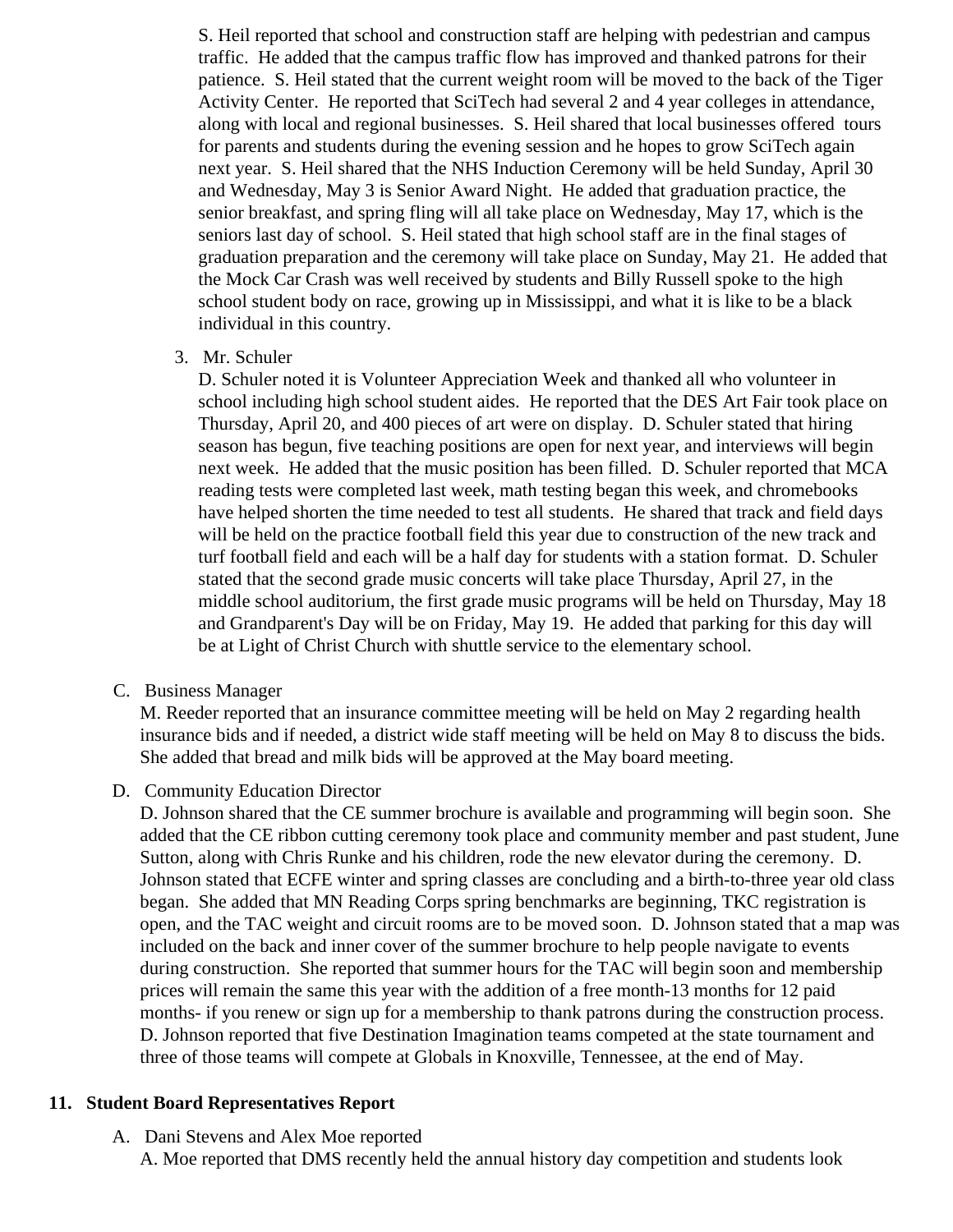forward to the homesteading project, wax museum and the LLCC 5th grade trip. He stated that SciTech was a great experience for students, MCA tests are almost complete and talent show auditions are coming up. A. Moe stated that this month's question was "What did you like about the school year?" Students responded with longer summer, learned a lot, Winter Activity Day and 8th graders are excited for their move to the high school. D. Stevens reported that DES students recently celebrated Earth Week by collecting plastic bags, answering trivia questions and Wright-Hennepin Coop donated tree seedlings to students. She added that the Apex Fun Run was the most succes fundraiser for the elementary school. D. Stevens shared that elementary students felt that teacher having their playground back after construction, field trips, Ms. Briesemeister's classes, learning, reading, getting to know more classmates, dominoes pizza and working on chromebooks were the best parts of the year. D. Stevens reported that DHS recently held a Mock Car Crash, Billy Russel spoke to high school students about diversity and race, SciTech was successful, the Robotics Team received a creativity award at their recent competition, NHS Induction Ceremony is on Sunday, Ap 30, the spring band concert is on May 8 and the choir concert will be held on May 11. She added to four additional student-athletes signed letters of intent to play sports in college. D. Stevens stated that high school students enjoyed dominoes pizza at lunch, teachers, renovations and the state ho tournament this year.

## 12. Board Reports

- A. MAWSECO Board minutes 3.28.17
- B. Wright Technical Center Board minutes 4.11.17

A. Briesemeister reported that the Board received an update on WTC's facilities project and they a currently receiving bids for technology and phone systems. He added that the early registration process is in place and tentative 2017-2018 calendar is complete. A. Briesemeister shared that W and Delano will work together with their calendar and our condensed calendar for scheduling purposes. He added that the house sold and next year's students will build a house but will change the marketing/selling process.

C. District Advisory Committee

M. Larson reported the committee met Thursday, April 20. He stated they reviewed 9-12 social studies curriculum and discussed the transition from one grade to the next while explaining the differences of regular and AP classes.

D. Schools for Equity in Education (SEE)

R. Depa reported about three speakers that addressed bond and referendum topics at the last meet She stated that Governor Dayton is lobbying for pre-k funding, ESSA was discussed and funding formula discussions continue between Governor Dayton and the legislature.

#### E. Safe Schools R. Depa shared information about drug use in Wright and surrounding counties.

### F. Professional Development

C. Milano reported that the committee met on Tuesday, April 18 and discussed proposed professio development days and the 2017-2018 budget. She added that the proposed budget was approved.

- 13. Old Business
- 14. New Business
	- A. Approve 2018 Spain Extended Field Trip Upon motion by C. Milano, seconded by L. Seguin, the Board of Education approved the 2018 Spain Extended Field Trip. Motion passed 6-0.